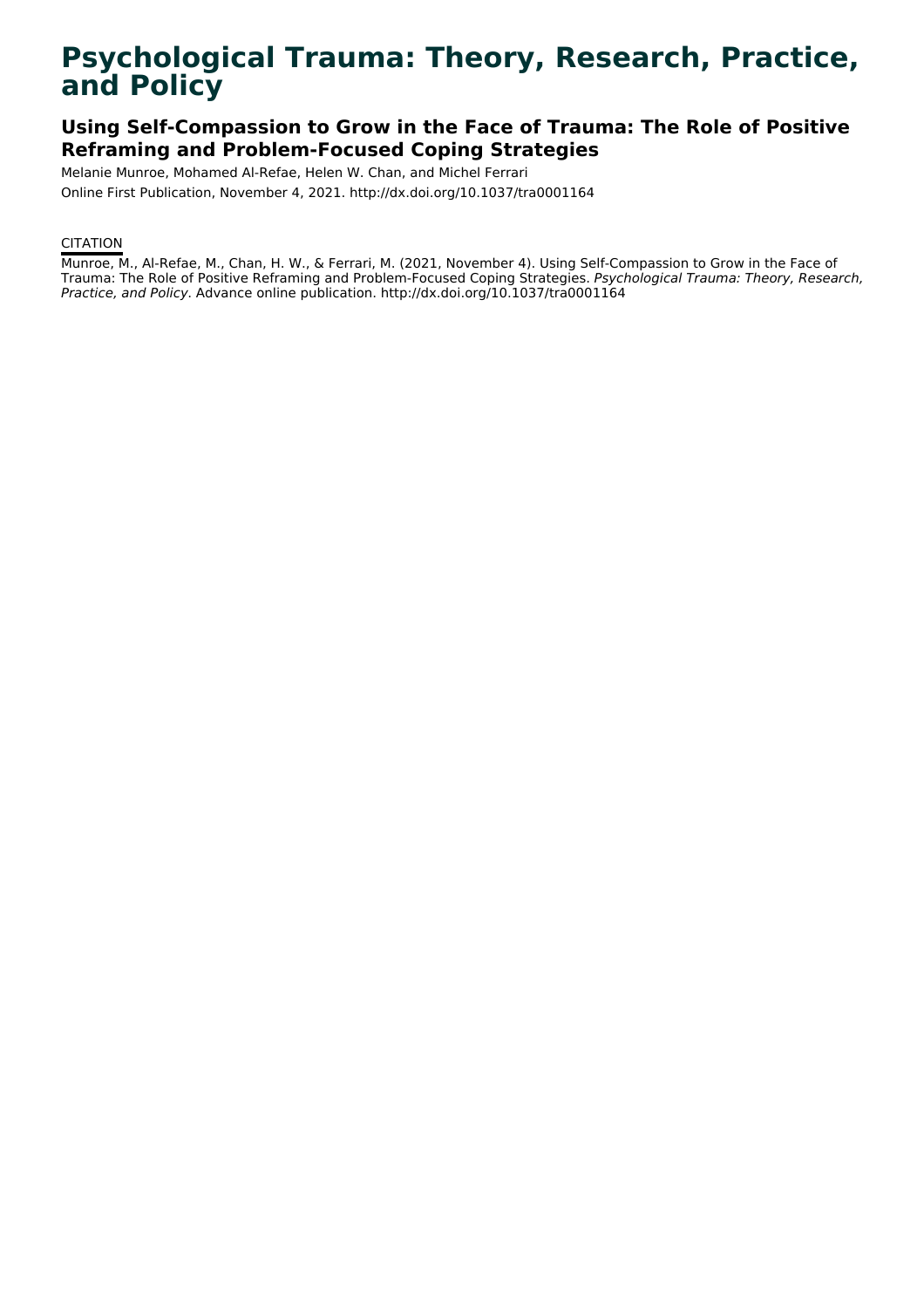

© 2021 American Psychological Association ISSN: 1942-9681 <https://doi.org/10.1037/tra0001164>

# Using Self-Compassion to Grow in the Face of Trauma: The Role of Positive Reframing and Problem-Focused Coping Strategies

Melanie Munroe<sup>1</sup>, Mohamed Al-Refae<sup>1</sup>, Helen W. Chan<sup>2</sup>, and Michel Ferrari<sup>1</sup>

<sup>1</sup> Department of Applied Psychology and Human Development, Ontario Institute for Studies in Education, University of Toronto  $2$  Department of Psychology, University of Toronto

Objective: Recent research has shown a link between self-compassion, posttraumatic growth (PTG), and emotion-focused coping strategies (i.e., positive reframing and acceptance). Studies have also found evidence for the use of problem-focused strategies (i.e., active coping, planning, and instrumental support) as mediators between self-compassion and stress, and the use of these strategies has been found to predict PTG. However, no studies have directly examined the relationship between self-compassion, PTG, and the use of problem-focused coping strategies. This study investigated the association between self-compassion, emotion- and problem-focused coping, and PTG in trauma survivors. *Method*: Participants were 111 emerging adults aged 18 to 29, from Canada and the United States, who completed an online survey that included measures of coping, PTG, and self-compassion. Results: Self-compassion and PTG were both correlated with three coping styles, active coping, instrumental support, and positive reframing. All three coping styles predicted PTG over and above self-compassion and played multiple mediating roles between self-compassion and PTG, with no differences between the three coping styles in their mediating effects. Conclusions: These findings indicate that problem-focused coping strategies are also influential in mediating the development of PTG from self-compassion. Self-compassion reduces one's tendency to overidentify with negative emotions through positive reframing. The use of active coping and instrumental support also allows individuals to feel more capable in dealing with their traumatic events. Incorporating problem-focused self-compassion-based practices in cognitive behavioral and exposure-based therapies may offer additional benefits by reducing self-criticism to better promote active recovery from traumatic events.

#### Clinical Impact Statement

This study demonstrates that the use of positive reframing and problem-focused coping strategies, such as active coping and seeking out instrumental support, may help explain the association between self-compassion and positive change following a traumatic event. These findings have many implications for clinical practice such that the use of problem-focused compassion-based practices and interventions may help individuals reduce self-blame and self-criticism to promote posttraumatic growth. Using these methods will add additional value to combating these negative emotions to promote positive recovery for traumatic survivors.

Keywords: coping, posttraumatic growth, self-compassion, trauma, emerging adults

Trauma is defined as a disordered emotional and/or behavioral response that results from direct or indirect experience of a mental, emotional, or physical stressor (e.g., assault, witnessing violence, sudden death of loved ones; American Psychiatric Association,

Melanie Munroe D<https://orcid.org/0000-0001-5803-7103> Helen W. Chan **b** <https://orcid.org/0000-0003-3174-8778>

We have no conflicts of interest to disclose. This work has been seen and reviewed by all authors, and all authors have contributed to it in a meaningful way. This study was supported by an Ontario Graduate Scholarship and Social Sciences and Humanities Research Council of Canada Doctoral Fellowship awarded to Melanie Munroe (Award 752-2019-2379).

The data reported in this article were collected as part of a larger data collection at one point in time, and one other article from this same data set is currently under review. Findings from the data collection have been reported in separate articles. The first (under review) focuses on the variables selfcompassion, meaning, posttraumatic growth, and posttraumatic stress disorder diagnosis cutoff criteria. The second (the current article) focuses on the variables self-compassion, coping, and posttraumatic growth.

Melanie Munroe served as lead for conceptualization, data curation, formal analysis, funding acquisition, investigation, methodology, project administration, resources, visualization, writing—original draft, and writing—review and editing. Mohamed Al-Refae served as lead for writing—original draft. Helen W. Chan served in a supporting role for writing—review and editing. Michel Ferrari served as lead for supervision.

Correspondence concerning this article should be addressed to Melanie Munroe, Department of Applied Psychology and Human Development, Ontario Institute for Studies in Education, University of Toronto, 252 Bloor Street West, Room 9-113, Toronto, ON M5S 1V6, Canada. Email: [melanie.munroe@mail.utoronto.ca](mailto:melanie.munroe@mail.utoronto.ca)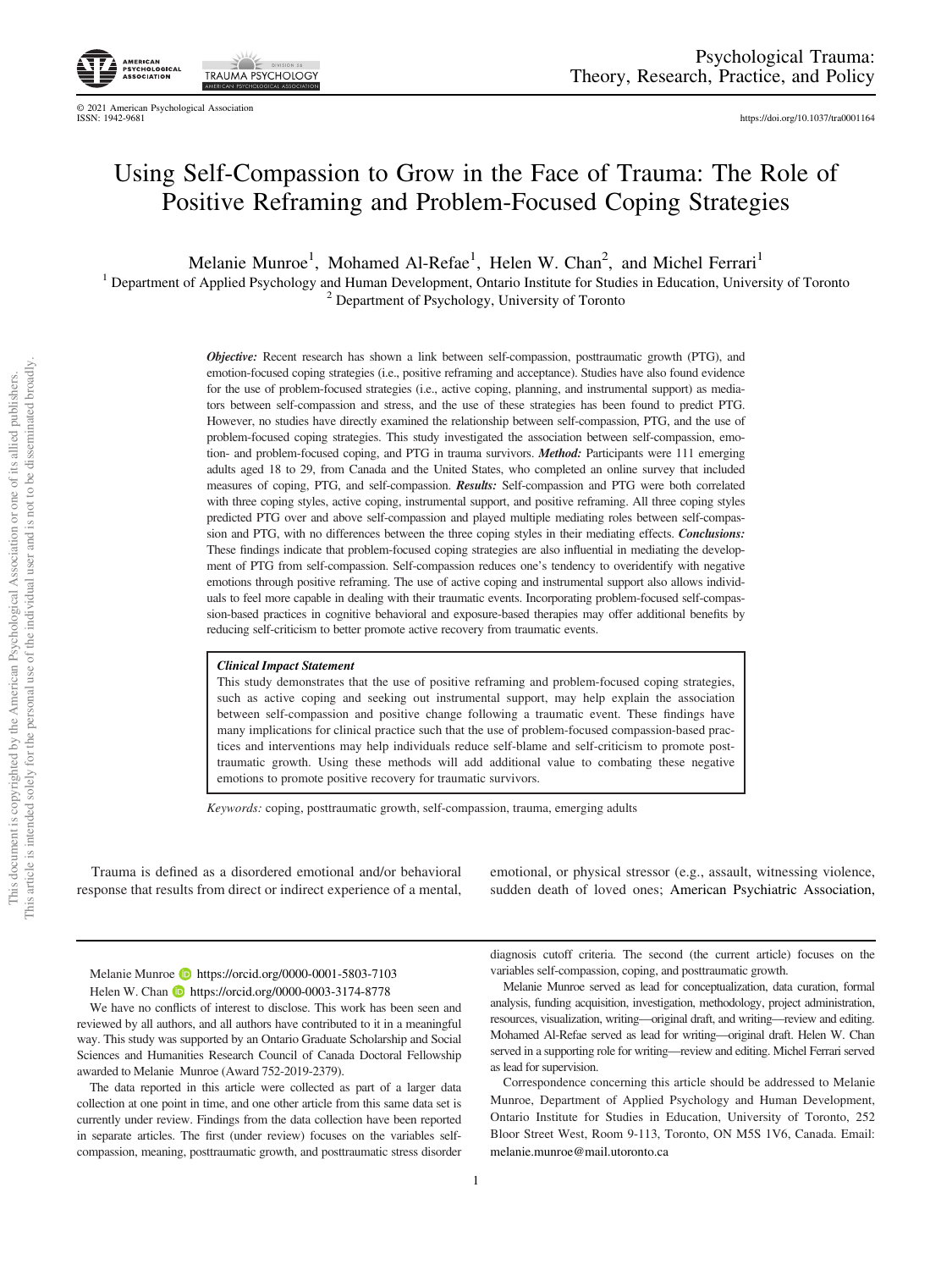2013; May & Wisco, 2016). Trauma can affect one's mental and physical well-being and overwhelm one's ability to cope (van der Kolk, 2000). However, self-compassion can promote the use of adaptive coping strategies that may play an important role in posttraumatic growth (PTG) in the face of trauma.

As defined by Neff (2003b), self-compassion is a multidimensional construct that includes self-kindness (greater understanding toward oneself while relinquishing self-judgment), common humanity (perception of the experiences one has as being part of the larger human condition), and mindfulness (a balanced and present awareness of one's thoughts, emotions, and bodily sensations with a focus on not overidentifying with them). It may directly interfere with the negative consequences of trauma such as self-judgment, isolation, rumination, and the resulting negative beliefs about the self that may follow (Neff, 2003b). PTG is defined as a positive psychological shift in one's cognitions as a result of adversity through things like a greater appreciation for life, increased personal strength, spiritual growth, more meaningful relationships, and recognizing new possibilities (Tedeschi & Calhoun, 1996, 2004). Treating disorders that arise from exposure to multiple forms of trauma with self-compassion-based practices reduces posttraumatic stress (Winders et al., 2020). Therefore, self-compassion appears to be a significant predictor of treatment outcomes for individuals with a variety of psychiatric disorders who may have experienced trauma. Indeed, both self-compassion and PTG are positively correlated with each other (Basharpoor et al., 2020).

## Trauma Appraisal and Self-Compassion

Research suggests that individuals who have experienced trauma are more likely to experience negative emotions such as guilt, shame, and alienation (DePrince et al., 2011; Lee et al., 2001). Feelings of shame are highly associated with feelings of self-criticism in individuals who have undergone trauma (Harman & Lee, 2010). Self-criticism manifests when one feels devalued or like a failure, which is true for many survivors of trauma. Whether one experiences external or internal shame, ultimately this feeling may alter one's core beliefs about oneself (Lee et al., 2001). Negative trauma appraisal may also undermine any therapeutic intervention that does not target these core emotions (DePrince et al., 2011; Ebert & Dyck, 2004; Ehlers et al., 1998; Lee et al., 2001; Tangney & Dearing, 2002).

Having self-compassion for oneself can help reduce feelings of shame, guilt, alienation, and self-criticism in individuals who have been traumatized (Barlow et al., 2017; DePrince et al., 2011; Gilbert et al., 2006; Johnson & O'Brien, 2013; Woods & Proeve, 2014). Gilbert and Procter (2006) proposed that traumatized individuals may not be able to access the self-soothing system, one of three evolved emotion systems. By perceiving one's traumatic experience as one that may be shared among others (i.e., common humanity) through self-compassion, and becoming attuned to one's own trauma-related distressing emotions through mindfulness, individuals may transform their appraisal of their trauma by adopting a new perspective on one's cognitive and emotional processes (Gilbert, 2014). This transformation may engage practices that reformulate a compassionate self-identity, leading to reduced distress following trauma.

#### Self-Compassion and Coping With Trauma

An individual's capacity and type of coping with trauma may also predict their course of recovery from a traumatic experience. Maladaptive coping mechanisms such as avoidant coping (e.g., engaging in escapism that avoids thinking or feeling anything related to an event) significantly predict greater posttraumatic stress disorder (PTSD) symptom severity following a traumatic event (Pineles et al., 2011). Notably, individuals high in self-compassion tend to use more adaptive coping strategies in stressful and traumatic situations (Allen & Leary, 2010; Seligowski et al., 2015). Adaptive coping strategies are commonly grouped into two broad types, based on their functionality: (a) emotion-focused strategies address the emotional distress associated with the traumatic event, using strategies such as seeking emotional support, accepting the reality of the event, and positively reframing the situation to gain a more balanced perspective; (b) problem-focused coping strategies directly address the problem causing the emotional distress—for example, active coping (taking active steps to address the stressor in question), planning (planning strategies to deal with the stressor/problem), and seeking instrumental support (seeking out advice, information, or assistance from individuals who can provide social support; Carver et al., 1989).

Neff (2003b) also demonstrated a significant role for self-compassion in reducing avoidance of unwanted thoughts, especially those that generate negative affect. Although individuals are initially fearful of engaging in self-compassion following trauma (Gilbert & Procter, 2006), Lawrence and Lee (2014) found that over time, engaging in explicit self-compassion practices, sometimes in the context of therapy, lets individuals experience more positive emotions, potentially allowing them to engage in more adaptive coping over time.

## How Self-Compassion and Adaptive Coping Promote Posttraumatic Growth

Kleim and Ehlers (2009) found that traumatized individuals who experience shame or increased maladaptive rumination can still experience high levels of PTG 6 months later. The initial experience of distress may motivate individuals to search for new meanings and encourage adaptive coping strategies that lead to growth. Several studies have investigated the role of adaptive coping strategies that may be essential to PTG. Two meta-analyses (Helgeson et al., 2006; Prati & Pietrantoni, 2009) found that positive reappraisal/reframing and acceptance coping significantly predicted higher levels of PTG. Many studies have also found that using problem-focused coping (e.g., planning, active coping) predicts increased PTG (Aftyka et al., 2020; Dekel et al., 2011). Among clinical populations experiencing chronic illnesses, problem-focused coping and emotion-focused coping predict greater levels of PTG (Barskova & Oesterreich, 2009).

Sirois et al. (2015) found evidence for the use of problem-focused strategies (active coping, planning, and instrumental support) as mediators between self-compassion and stress in individuals with chronic illnesses. Wong and Yeung (2017) also demonstrated how self-compassion predicts PTG through positive reframing, an emotion-focused strategy. Thus, through self-compassion practices, people can process their trauma through a more positive lens and not overidentify with their negative emotions; they can recognize their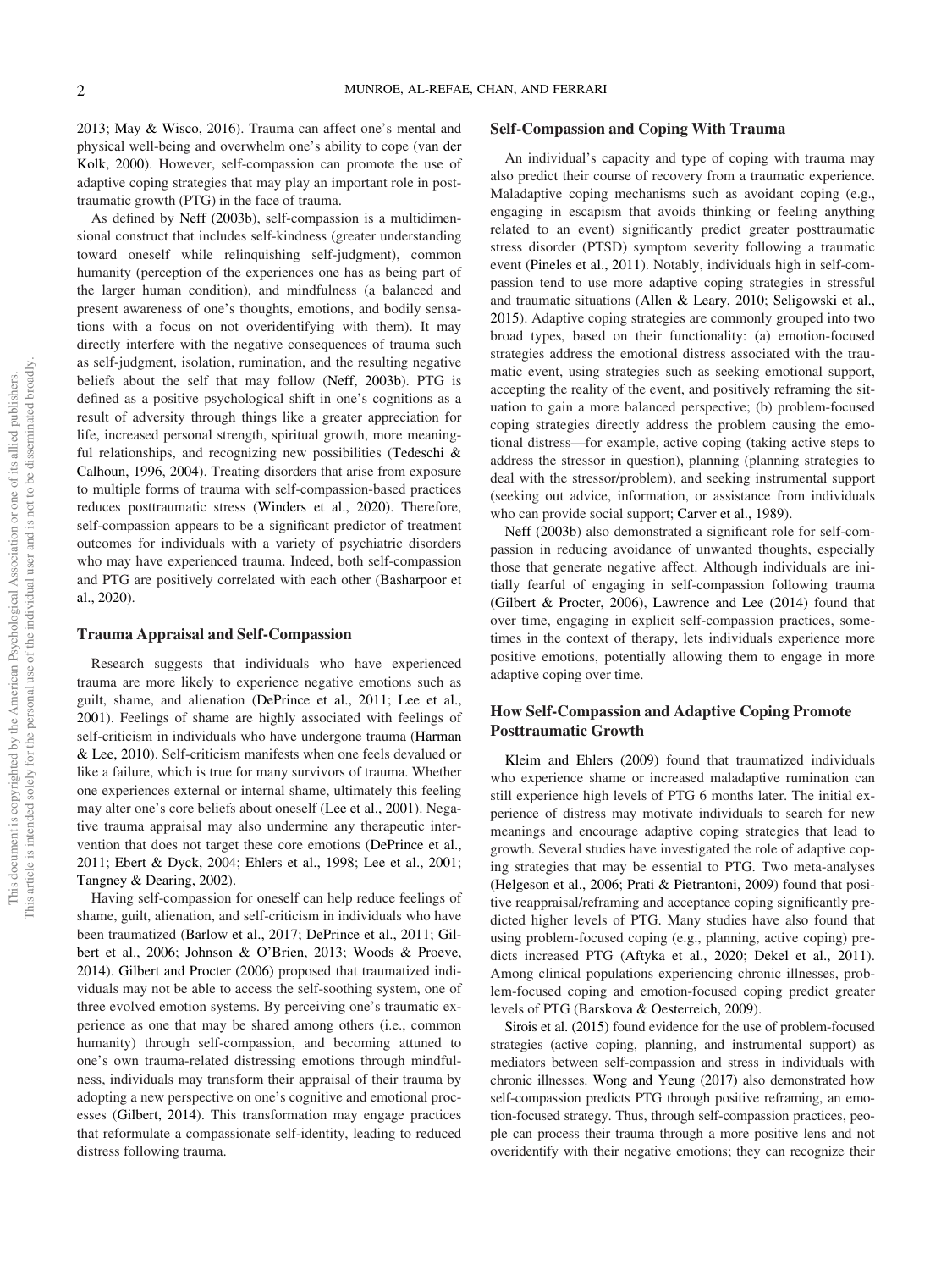past suffering as shared with others and achieve a more balanced perspective on their feelings and situation (Allen & Leary, 2010). This may promote helpful emotion- and problem-focused strategies that improve emotion regulation of the negative consequences of trauma (Neff, 2003b).

#### Present Study

The present study examined the relationship between self-compassion, coping, and PTG in emerging adults who have undergone trauma. Wong and Yeung (2017) have shown that self-compassion significantly promotes acceptance and positive reframing—two emotion-focused coping strategies in trauma-exposed individuals—although self-compassion only indirectly predicted PTG through positive reframing. Yet no studies have examined the relationship between self-compassion, problem-focused coping, and PTG. Therefore, the current study additionally aimed to examine the potential underlying role of self-compassion as an indirect effect on PTG through emotion- (i.e., acceptance, positive reframing, and emotional support) and problem-focused strategies (i.e., active coping, planning, and instrumental support). We hypothesized a positive correlation between self-compassion, problem- and emotionfocused coping strategies, and PTG. Additionally, we hypothesized that adaptive problem- and emotion-focused coping strategies will mediate the relationship between self-compassion and PTG.

#### Method

#### Participants

Overall, 125 emerging adults participated in our study. Fourteen participants were excluded because they did not go past the demographic questions ( $n = 6$ ), had incoherent responses ( $n = 3$ ), only completed the consent form  $(n = 3)$ , or did not complete any questionnaires ( $n = 2$ ). Therefore, our final sample consisted of 111 emerging adults (aged 18 to 29;  $M = 23.86$ ,  $SD = 3.33$ ). Participants were recruited online, through advertisements posted at university campuses and community centers, and through Amazon's Mechanical Turk (MTurk). Participants had experienced a traumatic event at least 2 months ago and after the age of 12. Trauma was defined according to Criterion A of the Diagnostic and Statistical Manual of Mental Disorders (5th ed.; DSM–5). Twenty-three participants living in the United States were recruited from MTurk, and 88 were recruited separately online from Toronto, Canada. Of the Canadians, 70.9% were born in Canada. MTurk workers and Canadians did not differ in gender; however, they did differ in education ( $p = .03$ , Fischer's exact test) and age,  $t(89.17) = 7.18$ ,  $p <$ .001, with the MTurk workers ( $M = 26.48$ ,  $SD = 1.38$ ) having a higher average age than the Canadians ( $M = 23.18$ ,  $SD = 3.36$ ). Given these minor differences, and the convergence between laboratory and MTurk results (Johnson & Borden, 2012; Paolacci et al., 2010) and between online and MTurk sample composition (Roulin, 2015)—including those in trauma studies (Engle et al., 2020)—the results were pooled together.

In our study, 72.1% of the participants were female, 24.3% were male, 1.8% were transgender, and 1.8% were gender nonconforming. Most participants identified as White (49.5%), followed by South Asian (10.8%), East Asian (9%), Latin American/Hispanic (7.2%), Black (6.3%), Arab/West Asian (5.4%), Southeast Asian (3.6%), Filipino, West Indian (0.9%), and "Other" (6.3%).

Most participants completed a university undergraduate degree (36.9%), followed by some university (20.7%), high school diploma or GED (17.1%), postgraduate degree (14.4%), college or trade school (9%), and grade school (1.8%).

Approximately 41.4% of participants were receiving treatment for a mental health disorder. Of the participants, 47.7% had a diagnosis for a mental health disorder other than PTSD—more specifically, 38.7% depression, 27.9% generalized anxiety disorder, 18% social anxiety disorder, 9% obsessive compulsive disorder, 8.1% eating disorder, 7.2% panic disorder, 6.3% bipolar disorder, and 16.2% some other type of mental health disorder (e.g., attentiondeficit/hyperactivity disorder, autism spectrum disorder, schizophrenia, and adjustment disorder). Overall, 64 participants met the cutoff criteria for probable PTSD (i.e., score of  $31+$ ), and 47 participants did not, with scores ranging from 0–75 (note that one participant did not complete a single item, but their overall score was above 31 and was therefore considered to meet the criteria for probable PTSD). Bovin et al. (2016) and Ashbaugh et al. (2016) determined a score of  $31+$  to be an appropriate score for a provisional diagnosis for PTSD in a sample of veterans and undergraduate students.

## **Measures**

#### Brief COPE Inventory

The Brief COPE Inventory (Carver, 1997) was used to measure coping styles. This measure consists of 28 items with 14 subscales: acceptance (e.g., "I've been accepting the reality of the fact that it has happened"), positive reframing (e.g., "I've been trying to see it in a different light, to make it seem more positive"), emotional support (e.g., "I've been getting emotional support from others"), religion (e.g., "I've been trying to find comfort in my religion or spiritual beliefs"), humor (e.g., "I've been making jokes about it"), active coping (e.g., "I've been concentrating my efforts on doing something about the situation I'm in"), planning (e.g., "I've been trying to come up with a strategy about what to do"), instrumental support (e.g., "I've been getting help and advice from other people"), denial (e.g., "I've been saying to myself 'this isn't real'"), behavioral disengagement (e.g., "I've been giving up trying to deal with it"), self-distraction (e.g., "I've been turning to work or other activities to take my mind off things"), self-blame (e.g., "I've been criticizing myself"), substance use (e.g., "I've been using alcohol or other drugs to make myself feel better"), and venting (e.g., "I've been saying things to let my unpleasant feelings escape"). Each item is rated on a 4-point Likert scale, ranging from 1 (I haven't been doing this at all) to 4 (I've been doing this a lot). In the current sample, Cronbach's alpha was good ( $\alpha = .88$ ).

#### Self-Compassion Scale

The Self-Compassion Scale (Neff, 2003a) is a 26-item measure used to assess self-compassion that consists of six subscales: self-kindness (e.g., "I'm kind to myself when I'm experiencing suffering"), self-judgment (e.g., "When times are really difficult, I tend to be tough on myself"), common humanity (e.g., "When I'm down and out, I remind myself that there are lots of other people in the world feeling like I am"), isolation (e.g., "When I'm feeling down, I tend to feel like most other people are probably happier than I am"), mindfulness (e.g., "When something painful happens I try to take a balanced view of the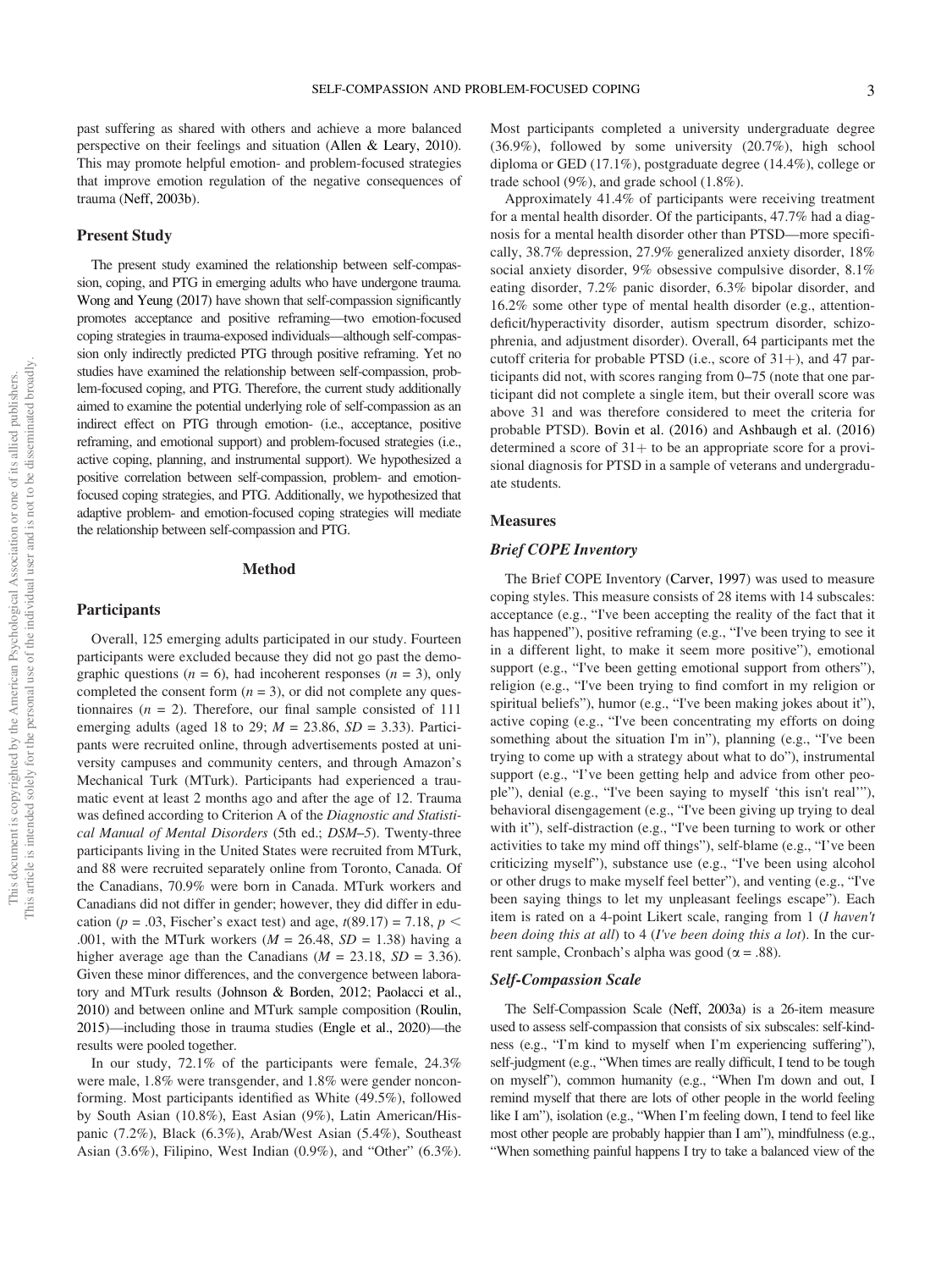situation"), and overidentified (e.g., "When I fail at something important to me I become consumed by feelings of inadequacy"). Each item is rated on a 5-point Likert scale, ranging from 1 (almost never) to 5 (almost always). Scores on the subscales are computed by finding the mean of the subscale item responses. A total score is calculated by reverse scoring the negative subscale items, computing the subscale means, and then computing a grand mean of all six subscale means. In the current sample, Cronbach's alpha was acceptable ( $\alpha = .78$ ).

#### PTSD Checklist

The PTSD Checklist for DSM–5 (PCL-5) with Life Events Checklist for DSM–5 and Criterion A (Weathers, Blake, et al., 2013; Weathers, Litz, et al., 2013) were used to assess what traumatic events participants experienced, PTSD symptom severity, and details about the event. The PCL-5 is a 20-item measure that assesses symptom severity of PTSD according to the DSM–5 (e.g., "In the past month, how much were you bothered by: Feeling very upset when something reminded you of the stressful experience?"). Each item is rated on a 5-point Likert scale, ranging from 0 (not at all) to 4 (extremely). In the current sample, Cronbach's alpha for the PCL-5 was excellent,  $\alpha = .96$ .

#### Posttraumatic Growth Inventory

The Posttraumatic Growth Inventory (Tedeschi & Calhoun, 1996) consists of 21 items to measure PTG on the following domains: relationships to others (e.g., "I have a greater sense of closeness with others"), new possibilities (e.g., "I established a new path for my life"), personal strength (e.g., "I know better that I can handle difficulties"), spiritual growth (e.g., "I have a better understanding of spiritual matters"), and appreciation of life (e.g., "I have a greater appreciation for the value of my own life"). Each item is rated on a 6-point Likert scale, ranging from 0 (I did not experience this change as a result of my crisis) to 5 (I experienced this change to a very great degree as a result of my crisis). Total scores are computed by summing all item responses. In the current sample, Cronbach's alpha was excellent ( $\alpha$  = .95).

#### Procedure

The Research Ethics Board at the University of Toronto approved this study. Participants in Canada interested in participating online contacted the primary investigator through email, who sent them a unique code and link to fill out the online survey on Qualtrics. For participants on MTurk, a human intelligence task contained a similar description of the study and a link to participate in the survey. All participants gave informed consent before starting the survey. After completing the survey, participants were offered a meditation exercise (i.e., a body scan) and were given a list of mental health resources to access if they were feeling distressed.

#### Data Analysis

The data were checked for outliers, and none were found on our main variables of interest. Two participants did not complete the Self-Compassion Scale and were not included in the analyses. One other participant did not complete an item on the PCL-5, and therefore a total score could not be calculated. Pearson correlations were used to examine the relationship between self-compassion, emotion-focused coping, problem-focused coping, PTG, and PTSD symptom severity. A hierarchical regression analysis was performed to determine whether self-compassion, active coping, instrumental support, and positive reframing predict PTG. Selfcompassion was entered at Step 1, followed by the coping strategies in Step 2. The PROCESS Macro in SPSS 25.0 (Hayes, 2017)—a program that computes indirect and direct effects and uses bootstrapping to test hypotheses about indirect effects—was used to investigate whether active coping, instrumental support, and positive reframing acted as mediators in the relationship between self-compassion and PTG. Last, a linear regression was conducted to examine how self-compassion and PTG predict PTSD symptom severity.

#### Results

PTG was positively correlated with self-compassion, self-distraction, active coping, denial, emotional support, instrumental support, venting, positive reframing, planning, humor, acceptance, and religious coping but not substance use, behavioral disengagement, selfblame, or PTSD symptom severity. Moreover, self-compassion was positively correlated with active coping, instrumental support, positive reframing, and religious coping and negatively correlated with substance use, behavioral disengagement, self-blame, and PTSD symptom severity but was not correlated with self-distraction, denial, venting, humor, and surprisingly, emotional support, planning, and acceptance. PTSD symptom severity was also positively correlated with self-distraction, denial, substance use, behavioral disengagement, venting, planning, humor, and self-blame but not active coping, emotional support, instrumental support, positive reframing, acceptance, and religious coping (see Table 1 for all correlations).

Next, we ran a hierarchical regression analysis between selfcompassion and PTG for active coping, instrumental support, and positive reframing (see [Table 2\)](#page-6-0). In Step 1, self-compassion significantly predicted PTG,  $F(1, 107) = 9.57$ ,  $p = .003$ , and accounted for 8.2% of the variance in PTG. In Step 2, active coping, instrumental support, and positive reframing accounted for 41.7% of the variance in PTG over and above self-compassion,  $F(3, 104) =$ 28.89,  $p < .001$ . Self-compassion was also found not to predict PTG after accounting for the effect of active coping, instrumental support, and positive reframing.

A PROCESS analysis tested whether the association between self-compassion and PTG was mediated by active coping, instrumental support, and positive reframing. Figure 1 shows that the overall mediating effect between self-compassion and PTG was significant (the total indirect effect value is .25,  $SE = .06$ , 95% CI [.13, .37]); likewise, the mediating effects of active coping ( $a_1 \times a_2$ )  $b_1 = .11$ ,  $SE = .04$ , [.03, .21]), instrumental support ( $a_2 \times b_2 = .05$ ,  $SE = .03$ , [.0003, .13]), and positive reframing ( $a_3 \times b_3 = .09$ ,  $SE =$ .04, [.02, .17]) between self-compassion and PTG were also significant. Further, the mediating effects of active coping, instrumental support, and positive reframing were tested by the difference of mediating effect values. Results show that the differences between the mediating effect of active coping and instrumental support (mediating effect difference was .06,  $SE = .06$ ,  $[-.06, .18]$ ), active coping and positive reframing (mediating effect difference was  $.03$ ,  $SE = .06$ ,  $[-.09, .15]$ ), and instrumental support and positive reframing (mediating effect difference was  $-.03$ ,  $SE = .05$ ,  $[-.13,$ .06]) were all nonsignificant.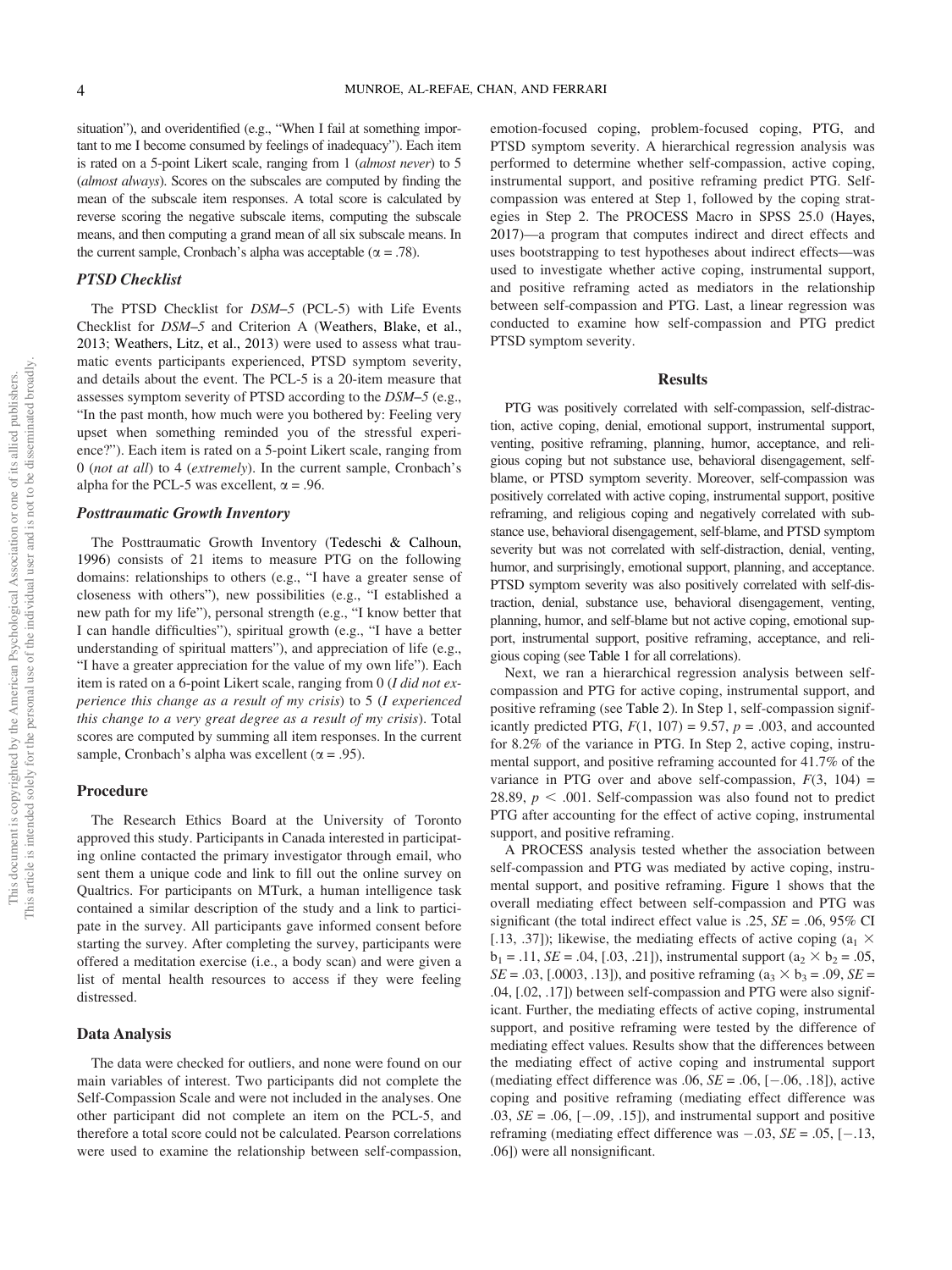# Table 1

Correlations Between PTG, Self-Compassion, Coping, and PTSD Symptom Severity Correlations Between PTG, Self-Compassion, Coping, and PTSD Symptom Severity

| Variables                                                                     | z              |                | SD             |         | N       |                                                                                                                                                                                                                                                                                                                                                                                                          | 4                                                                                                                                                                                                                                                                                                                                                |         | $\circ$                                                                                                                                        | $\overline{a}$                                                                                                                                                                                                                                                                                                                    | ∞ | $\circ$                                                                                                                                                                             | $\approx$ | $\equiv$                                  | $\overline{c}$ | $\frac{13}{2}$                                  | $\overline{4}$                                                                      | $\overline{15}$ | $\overline{17}$<br>$\overline{16}$ |
|-------------------------------------------------------------------------------|----------------|----------------|----------------|---------|---------|----------------------------------------------------------------------------------------------------------------------------------------------------------------------------------------------------------------------------------------------------------------------------------------------------------------------------------------------------------------------------------------------------------|--------------------------------------------------------------------------------------------------------------------------------------------------------------------------------------------------------------------------------------------------------------------------------------------------------------------------------------------------|---------|------------------------------------------------------------------------------------------------------------------------------------------------|-----------------------------------------------------------------------------------------------------------------------------------------------------------------------------------------------------------------------------------------------------------------------------------------------------------------------------------|---|-------------------------------------------------------------------------------------------------------------------------------------------------------------------------------------|-----------|-------------------------------------------|----------------|-------------------------------------------------|-------------------------------------------------------------------------------------|-----------------|------------------------------------|
| 1. Posttraumatic growth                                                       |                | 49.89          | 26.20          |         |         |                                                                                                                                                                                                                                                                                                                                                                                                          |                                                                                                                                                                                                                                                                                                                                                  |         |                                                                                                                                                |                                                                                                                                                                                                                                                                                                                                   |   |                                                                                                                                                                                     |           |                                           |                |                                                 |                                                                                     |                 |                                    |
| 2. Self-compassion                                                            |                | 2.77           |                | $.29**$ |         |                                                                                                                                                                                                                                                                                                                                                                                                          |                                                                                                                                                                                                                                                                                                                                                  |         |                                                                                                                                                |                                                                                                                                                                                                                                                                                                                                   |   |                                                                                                                                                                                     |           |                                           |                |                                                 |                                                                                     |                 |                                    |
| 3. Self-distraction                                                           |                | 5.84           |                | $34**$  |         |                                                                                                                                                                                                                                                                                                                                                                                                          |                                                                                                                                                                                                                                                                                                                                                  |         |                                                                                                                                                |                                                                                                                                                                                                                                                                                                                                   |   |                                                                                                                                                                                     |           |                                           |                |                                                 |                                                                                     |                 |                                    |
| 4. Active coping                                                              |                | 4.66           |                | $.61**$ |         |                                                                                                                                                                                                                                                                                                                                                                                                          |                                                                                                                                                                                                                                                                                                                                                  |         |                                                                                                                                                |                                                                                                                                                                                                                                                                                                                                   |   |                                                                                                                                                                                     |           |                                           |                |                                                 |                                                                                     |                 |                                    |
| 5. Denial                                                                     |                | 5.38           | .83            | $.58**$ |         |                                                                                                                                                                                                                                                                                                                                                                                                          |                                                                                                                                                                                                                                                                                                                                                  | $\vert$ |                                                                                                                                                |                                                                                                                                                                                                                                                                                                                                   |   |                                                                                                                                                                                     |           |                                           |                |                                                 |                                                                                     |                 |                                    |
| 6. Substance use                                                              |                | 3.44           | $\frac{89}{2}$ | $-0.06$ |         |                                                                                                                                                                                                                                                                                                                                                                                                          |                                                                                                                                                                                                                                                                                                                                                  |         |                                                                                                                                                |                                                                                                                                                                                                                                                                                                                                   |   |                                                                                                                                                                                     |           |                                           |                |                                                 |                                                                                     |                 |                                    |
| 7. Emotional support                                                          |                | $\frac{5}{10}$ | 2.03           | $43**$  |         | $\begin{matrix} 1 & \frac{3}{4} & \frac{3}{4} & \frac{3}{4} & \frac{3}{4} & \frac{3}{4} & \frac{3}{4} & \frac{3}{4} & \frac{3}{4} & \frac{3}{4} & \frac{3}{4} & \frac{3}{4} & \frac{3}{4} & \frac{3}{4} & \frac{3}{4} & \frac{3}{4} & \frac{3}{4} & \frac{3}{4} & \frac{3}{4} & \frac{3}{4} & \frac{3}{4} & \frac{3}{4} & \frac{3}{4} & \frac{3}{4} & \frac{3}{4} & \frac{3}{4} & \frac{3}{4} & \frac{3$ | $\begin{array}{r} 16.73 \\ -0.03 \\ -0.03 \\ -0.05 \\ -0.05 \\ -0.05 \\ -0.05 \\ -0.05 \\ -0.05 \\ -0.05 \\ -0.05 \\ -0.05 \\ -0.05 \\ -0.05 \\ -0.05 \\ -0.05 \\ -0.05 \\ -0.05 \\ -0.05 \\ -0.05 \\ -0.05 \\ -0.05 \\ -0.05 \\ -0.05 \\ -0.05 \\ -0.05 \\ -0.05 \\ -0.05 \\ -0.05 \\ -0.05 \\ -0.05 \\ -0.05 \\ -0.05 \\ -0.05 \\ -0.05 \\ -0$ |         | $-103$<br>$-104$<br>$-17$<br>$-17$<br>$-17$<br>$-18$<br>$-18$<br>$-18$<br>$-18$<br>$-18$<br>$-19$<br>$-19$<br>$-19$<br>$-19$<br>$-19$<br>$-19$ |                                                                                                                                                                                                                                                                                                                                   |   |                                                                                                                                                                                     |           |                                           |                |                                                 |                                                                                     |                 |                                    |
| 8. Instrumental support                                                       |                | 4.88           | 2.04           | $49**$  |         |                                                                                                                                                                                                                                                                                                                                                                                                          |                                                                                                                                                                                                                                                                                                                                                  |         |                                                                                                                                                |                                                                                                                                                                                                                                                                                                                                   |   |                                                                                                                                                                                     |           |                                           |                |                                                 |                                                                                     |                 |                                    |
| 9. Behavioral disengagement                                                   |                | 3.87           | $-90$          | $-12$   |         |                                                                                                                                                                                                                                                                                                                                                                                                          |                                                                                                                                                                                                                                                                                                                                                  |         |                                                                                                                                                |                                                                                                                                                                                                                                                                                                                                   |   |                                                                                                                                                                                     |           |                                           |                |                                                 |                                                                                     |                 |                                    |
| 10. Venting                                                                   |                | 4.56           | 1.78           | $30**$  |         |                                                                                                                                                                                                                                                                                                                                                                                                          |                                                                                                                                                                                                                                                                                                                                                  |         |                                                                                                                                                |                                                                                                                                                                                                                                                                                                                                   |   |                                                                                                                                                                                     | I         |                                           |                |                                                 |                                                                                     |                 |                                    |
| 11. Positive reframing                                                        |                | 4.35           | 1.98           | $.55**$ |         |                                                                                                                                                                                                                                                                                                                                                                                                          |                                                                                                                                                                                                                                                                                                                                                  |         |                                                                                                                                                |                                                                                                                                                                                                                                                                                                                                   |   |                                                                                                                                                                                     |           |                                           |                |                                                 |                                                                                     |                 |                                    |
| 12. Planning                                                                  |                | 4.87           | 2.04           | $50**$  |         |                                                                                                                                                                                                                                                                                                                                                                                                          |                                                                                                                                                                                                                                                                                                                                                  |         |                                                                                                                                                | $\begin{array}{r} 1.78 \div 1.78 \div 1.78 \div 1.78 \div 1.78 \div 1.78 \div 1.78 \div 1.78 \div 1.78 \div 1.78 \div 1.78 \div 1.78 \div 1.78 \div 1.78 \div 1.78 \div 1.78 \div 1.78 \div 1.78 \div 1.78 \div 1.78 \div 1.78 \div 1.78 \div 1.78 \div 1.78 \div 1.78 \div 1.78 \div 1.78 \div 1.78 \div 1.78 \div 1.78 \div 1.$ |   | $\begin{array}{cccccc}\n 13 & 8 & 8 & 8 & 12 & 12 & 13 & 14 \\  - & 1 & 1 & 1 & 1 & 1 & 14 & 15 \\  - & 1 & 1 & 1 & 1 & 1 & 14 & 15 \\  & 1 & 1 & 1 & 1 & 1 & 14 & 15\n\end{array}$ |           |                                           |                |                                                 |                                                                                     |                 |                                    |
| 13. Hunor                                                                     |                | 3.80           | 2.13           | $.19*$  |         |                                                                                                                                                                                                                                                                                                                                                                                                          |                                                                                                                                                                                                                                                                                                                                                  |         |                                                                                                                                                |                                                                                                                                                                                                                                                                                                                                   |   |                                                                                                                                                                                     |           |                                           |                | I                                               |                                                                                     |                 |                                    |
| 14. Acceptance                                                                |                | 6.13           | <u>آي</u>      | $.29**$ |         |                                                                                                                                                                                                                                                                                                                                                                                                          |                                                                                                                                                                                                                                                                                                                                                  |         |                                                                                                                                                |                                                                                                                                                                                                                                                                                                                                   |   |                                                                                                                                                                                     |           | $58*$<br>$55*$<br>$55*$<br>$55*$<br>$55*$ |                |                                                 |                                                                                     |                 |                                    |
| 15. Religious coping                                                          |                | 3.85           | 2.30           | $46**$  |         |                                                                                                                                                                                                                                                                                                                                                                                                          |                                                                                                                                                                                                                                                                                                                                                  |         |                                                                                                                                                |                                                                                                                                                                                                                                                                                                                                   |   |                                                                                                                                                                                     |           |                                           |                | $\ddot{a}$ = $\ddot{a}$ $\ddot{b}$ = $\ddot{b}$ | $\frac{1}{2}$ $\frac{1}{2}$ $\frac{1}{2}$ $\frac{1}{2}$ $\frac{1}{2}$ $\frac{1}{2}$ | $\mid$          |                                    |
| 16. Self-blame                                                                |                | 4.52           | 1.92           | Ο.      |         |                                                                                                                                                                                                                                                                                                                                                                                                          |                                                                                                                                                                                                                                                                                                                                                  |         |                                                                                                                                                | $\begin{array}{c} 2 \ 0 \end{array}$                                                                                                                                                                                                                                                                                              |   |                                                                                                                                                                                     |           |                                           |                |                                                 |                                                                                     | 99              |                                    |
| 17. PTSD symptom severity                                                     | $\frac{10}{2}$ | 35.88          | 20.97          |         | $-33**$ |                                                                                                                                                                                                                                                                                                                                                                                                          |                                                                                                                                                                                                                                                                                                                                                  |         |                                                                                                                                                |                                                                                                                                                                                                                                                                                                                                   |   |                                                                                                                                                                                     |           | 13                                        |                |                                                 |                                                                                     |                 | $52***$                            |
| <i>Note.</i> PTG = posttraumatic growth, PTSD = posttraumatic stress disorder |                |                |                |         |         |                                                                                                                                                                                                                                                                                                                                                                                                          |                                                                                                                                                                                                                                                                                                                                                  |         |                                                                                                                                                |                                                                                                                                                                                                                                                                                                                                   |   |                                                                                                                                                                                     |           |                                           |                |                                                 |                                                                                     |                 |                                    |

\*

\*  $p < .05$ . \*\*  $p < .01$ .

 $p < 0.05$ . \*\*  $p < 0.01$ 

A linear regression was conducted to examine how self-compassion and PTG predict PTSD symptom severity. Together, selfcompassion ( $\beta = -.41, p < .001$ ) and PTG ( $\beta = .29, p = .003$ ) significantly predicted PTSD symptom severity,  $F(2, 105) = 11.73$ ,  $p < .001$ , and accounted for 18.3% of the variance in PTSD symptom severity.

## **Discussion**

Overall, the majority of our hypotheses were supported. Selfcompassion had an indirect effect on PTG through positive reframing, active coping, and instrumental support. Surprisingly, not all emotion- or problem-focused strategies were correlated with selfcompassion, including planning (a problem-focused strategy), emotional support, and acceptance (two emotion-focused strategies). Chishima et al. (2018) similarly found no significant relationship between self-compassion, planning, emotional support, and acceptance. Although they found a significant relationship between self-compassion and positive reframing, no significant relationship was found between self-compassion, active coping, and instrumental support (Chishima et al., 2018). Previous research has found that acceptance coping was positively associated with positive self-compassion and PTG (Wong & Yeung, 2017) but did not find acceptance coping to mediate the relationship between positive self-compassion and PTG when considering all mediators (positive reframing, presence of meaning, acceptance) together. These differences may be attributed to population differences. Further studies are needed to examine these differences in trauma-exposed individuals.

Lazarus and Folkman (1987) suggested a person's appraisal of an event and other situational factors may determine the type of coping strategy they engage in. Coping strategies, such as positive reframing, may be recruited in the initial phases of one's posttraumatic life to help manage emotional distress (Lazarus & Folkman, 1984). Janoff-Bulman's (1992) shattered assumptions theory states that PTG can still occur in the presence of distress following trauma through positive reframing. Although individuals may initially view the world as benevolent and meaningful, a traumatic event may shatter these assumptions, which may generate mental disorders. However, individuals may begin to build newer meanings more congruent with their current experiences through positive reframing, which can facilitate growth from adversity that may co-occur with one's current distress (Joseph, 2011). As an individual ascribes new meaning to their posttraumatic world and progressively manages their emotional distress, problem-focused coping approaches may also be recruited to manage their posttraumatic cognitions and feelings and to establish specific behavioral strategies to tackle them (Lazarus & Folkman, 1984). Although traumatic events may diminish someone's perception of control, self-compassion's association with increased perceived controllability and adaptive coping strategies may also explain why PTG arises through these problem-focused approaches (Bolstad & Zinbarg, 1997; Chishima et al., 2018; Zoellner & Maercker, 2006). An internal locus of control may be promoted through the recruitment and use of personal resources, which may promote the engagement in adaptive problem-focused strategies (Zoellner & Maercker, 2006). Increased self-compassion may encourage individuals to seek instrumental support or engage in active coping, which in turn may help them positively reinterpret their traumatic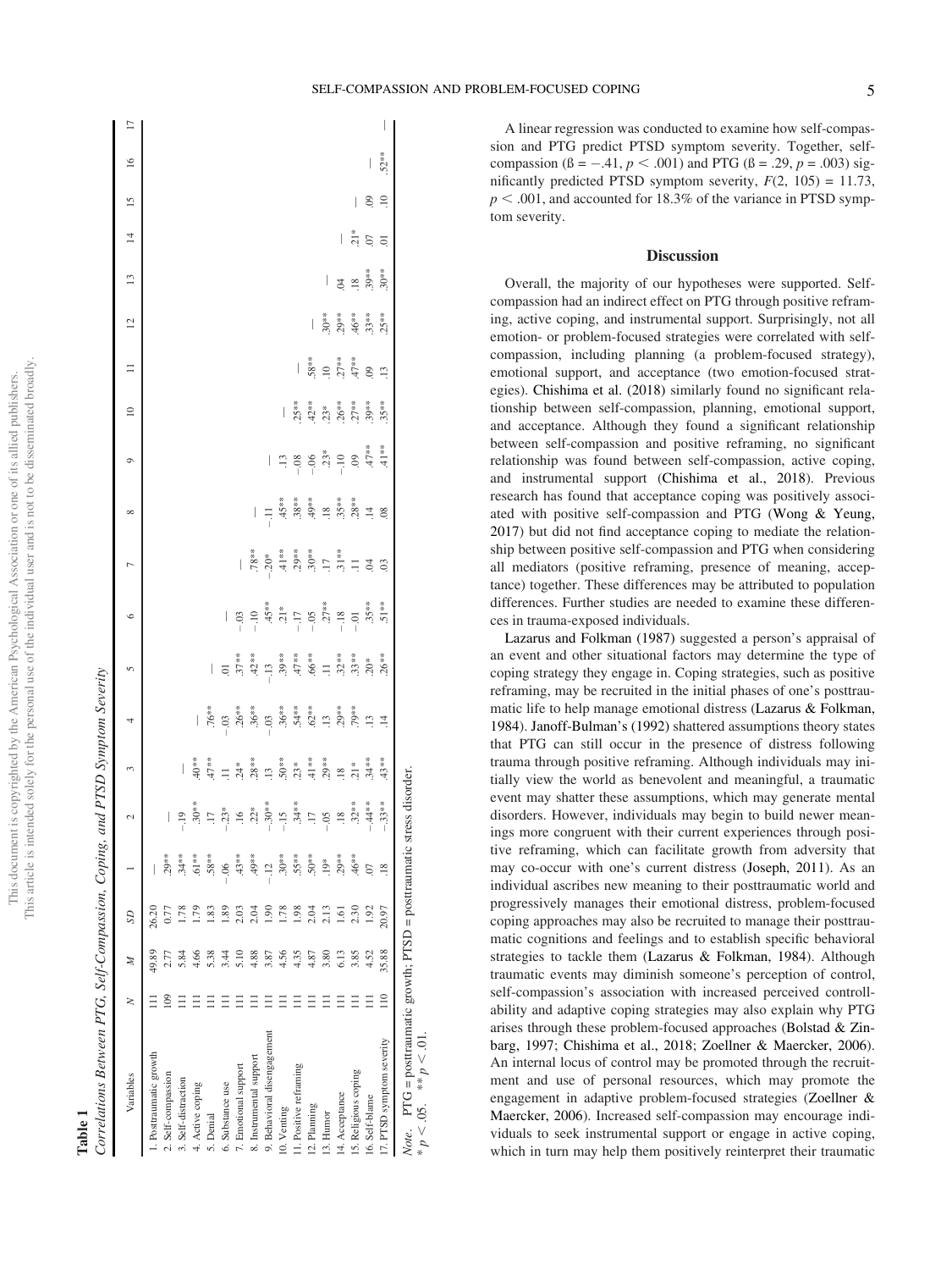| Variables               | $\mathbb{R}^2$ | $\Lambda R^2$ |      | SE(B) |     | <i>p</i> value |
|-------------------------|----------------|---------------|------|-------|-----|----------------|
| Step 1: Self-compassion | .08            | .08           | 9.76 | 3.16  | .29 | $.003**$       |
| Step 2: Self-compassion | .50            | .42           | 1.22 | 2.55  | .04 | .63            |
| Active coping           |                |               | 5.51 | 1.24  | .38 | $<.001***$     |
| Instrumental support    |                |               | 3.15 | .99   | .25 | $.002**$       |
| Positive reframing      |                |               | 3.33 | 1.14  | .25 | $.004**$       |

<span id="page-6-0"></span>Table 2 Hierarchical Regression Predicting Posttraumatic Growth

*Note.*  $SE =$  standard error.

\*\*  $p < .01.$  \*\*\*  $p < .001.$ 

experiences and associated threats, regaining a sense of control and promoting the development of PTG.

Self-compassion-based treatments may be instrumental in reducing negative core emotions that develop following trauma. A recent study found compassion-based therapy significantly reduced trauma-related shame and PTSD symptoms, along with significant increases in selfcompassion and decreases in self-blame (Au et al., 2017). Indeed, selfcompassion-based psychotherapies should provide additional benefits to individuals experiencing trauma-related shame and other PTSD symptomatology.

#### Limitations and Future Directions

Our study has several limitations, including the use of self-report measures and a cross-sectional design. Our sample mainly consisted of young women between 18 and 29 years of age residing in a large city in Canada who met criteria for a variety of clinical disorders. Additional research would be needed to see whether these results are the same for men, for other age groups (e.g., older adults), and for different geographical regions. One interesting finding was that denial had the highest correlation with PTG. This is supported by previous research that has found an association between denial and PTG (Helgeson et al., 2006), especially as an early coping strategy (Butler et al., 2005), but future studies should examine this relationship further.

Future research could also expand on our findings to examine the unique variance of mindfulness and self-compassion in predicting PTG or levels of PTG in longitudinal designs following treatment through self-compassion-based interventions that promote adaptive coping. The evaluation of self-compassion using multimethod experimental measures (e.g., behavioral or experience sampling methods) is also needed. In our sample, 57.7% met probable diagnosis for PTSD using a self-report measure. Future studies may want to assess whether these results also translate in PTSD populations. Finally, examining whether potential mediators found in the current literature (e.g., trauma appraisal) predict PTG in different trauma samples—for example, individuals with different disorders or different trauma types (e.g., sexual assault vs. emotional abuse)—may further advance a more holistic understanding of how to expand outcomes beyond symptom reduction in clinical populations.

#### **Conclusions**

Based on the results of this study, self-compassion appears to have an indirect effect on PTG through active coping, instrumental

#### Figure 1

Mediation Between Self-Compassion and Posttraumatic Growth



Note. Standardized regression coefficients for the relationship between self-compassion (SC) and posttraumatic growth (PTG), as mediated by coping. \*  $p < .05.$  \*\*  $p < .01.$  \*\*\*  $p < .001.$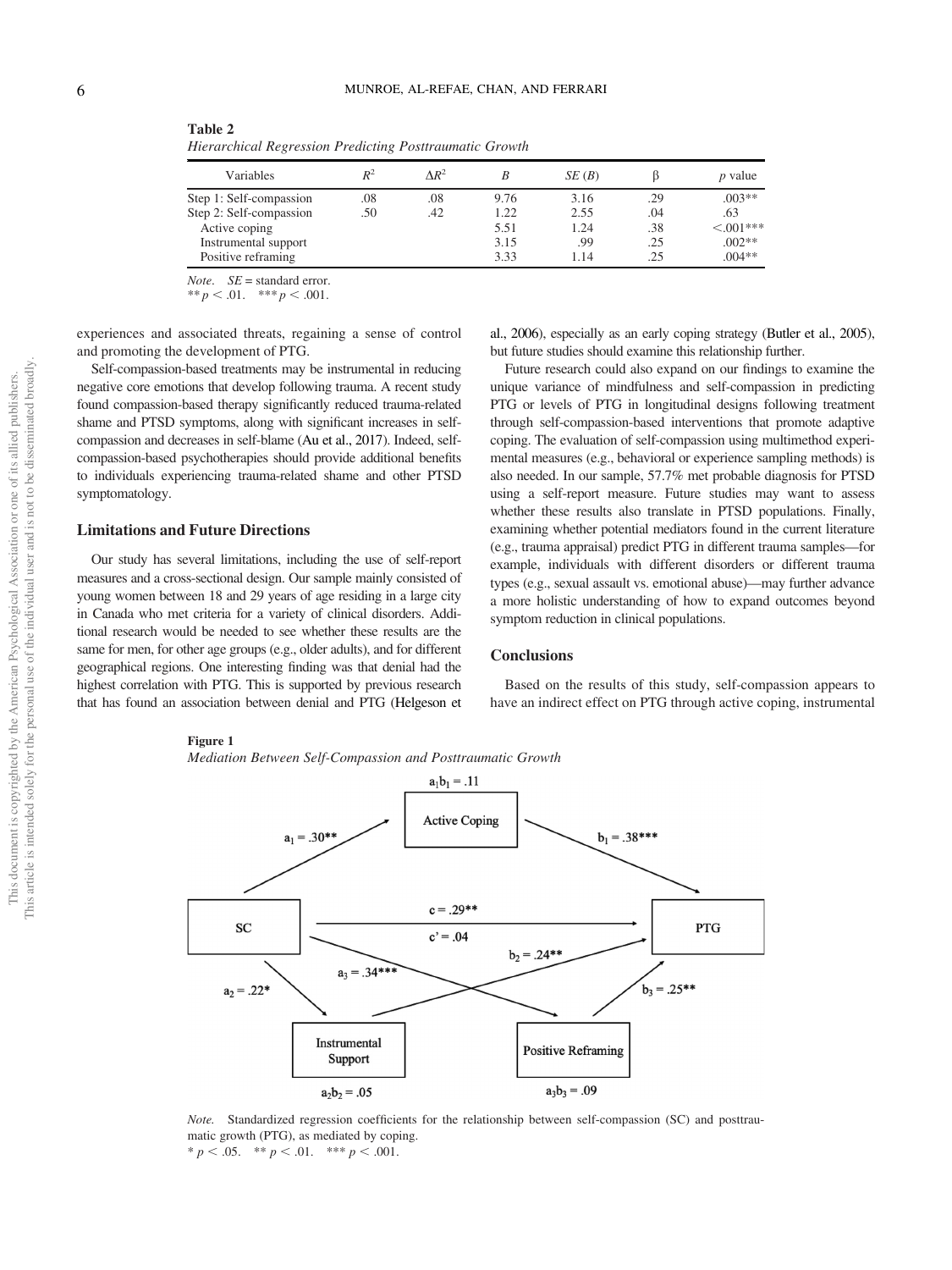support (problem-focused strategies), and positive reframing (emotion-focused strategy). Because of the established negative relationship between self-compassion and negative trauma appraisal (Barlow et al., 2017; DePrince et al., 2011; Johnson & O'Brien, 2013; Woods & Proeve, 2014) and the influence of negative trauma appraisal on trauma-related distress, posttraumatic symptoms, and a range of self-blaming behaviors (e.g., self-criticism, guilt, and shame; Lee et al., 2001; Tangney & Dearing, 2002), engaging in self-compassionate practices may lead to less overidentification with one's negative emotions and promote greater emotional self-management, allowing individuals to begin to positively reframe their posttraumatic world in a more balanced way. This reframing through self-compassion may also increase perceived controllability and reduce the perceived threat of the traumatic experience and other subsequent stressors (Chishima et al., 2018), which may also promote engagement in problemfocused coping (Compas et al., 1991). Together, positive reframing and problem-focused coping may promote increased PTG.

#### References

- Aftyka, A., Rozalska, I., & Milanowska, J. (2020). Is post-traumatic growth possible in the parents of former patients of neonatal intensive care units? Annals of Agricultural and Environmental Medicine, 27(1), 106–112. <https://doi.org/10.26444/aaem/105800>
- Allen, A. B., & Leary, M. R. (2010). Self-compassion, stress, and coping. Social and Personality Psychology Compass, 4(2), 107–118. [https://doi](https://doi.org/10.1111/j.1751-9004.2009.00246.x) [.org/10.1111/j.1751-9004.2009.00246.x](https://doi.org/10.1111/j.1751-9004.2009.00246.x)
- American Psychiatric Association. (2013). Diagnostic and statistical manual of mental disorders (5th ed.). [https://doi.org/10.1176/appi.books](https://doi.org/10.1176/appi.books.9780890425596) [.9780890425596](https://doi.org/10.1176/appi.books.9780890425596)
- Ashbaugh, A. R., Houle-Johnson, S., Herbert, C., El-Hage, W., & Brunet, A. (2016). Psychometric validation of the English and French versions of the Posttraumatic Stress Disorder Checklist for DSM-5 (PCL-5). PLoS ONE, 11(10), Article e0161645. [https://doi.org/10.1371/journal](https://doi.org/10.1371/journal.pone.0161645) [.pone.0161645](https://doi.org/10.1371/journal.pone.0161645)
- Au, T. M., Sauer-Zavala, S., King, M. W., Petrocchi, N., Barlow, D. H., & Litz, B. T. (2017). Compassion-based therapy for trauma-related shame and posttraumatic stress: Initial evaluation using a multiple baseline design. Behavior Therapy, 48(2), 207–221. [https://doi.org/10.1016/j](https://doi.org/10.1016/j.beth.2016.11.012) [.beth.2016.11.012](https://doi.org/10.1016/j.beth.2016.11.012)
- Barlow, M. R., Goldsmith Turow, R. E., & Gerhart, J. (2017). Trauma appraisals, emotion regulation difficulties, and self-compassion predict posttraumatic stress symptoms following childhood abuse. Child Abuse & Neglect, 65, 37–47. <https://doi.org/10.1016/j.chiabu.2017.01.006>
- Barskova, T., & Oesterreich, R. (2009). Post-traumatic growth in people living with a serious medical condition and its relations to physical and mental health: A systematic review. Disability and Rehabilitation, 31(21), 1709–1733. <https://doi.org/10.1080/09638280902738441>
- Basharpoor, S., Mowlaie, M., & Sarafrazi, L. (2020). The relationships of distress tolerance, self-compassion to posttraumatic growth, the mediating role of cognitive fusion. Journal of Aggression, Maltreatment & Trauma, 30(1), 1–12. <https://doi.org/10.1080/10926771.2019.1711279>
- Bolstad, B. R., & Zinbarg, R. E. (1997). Sexual victimization, generalized perception of control, and posttraumatic stress disorder symptom severity. Journal of Anxiety Disorders, 11(5), 523–540. [https://doi.org/10](https://doi.org/10.1016/S0887-6185(97)00028-5) [.1016/S0887-6185\(97\)00028-5](https://doi.org/10.1016/S0887-6185(97)00028-5)
- Bovin, M. J., Marx, B. P., Weathers, F. W., Gallagher, M. W., Rodriguez, P., Schnurr, P. P., & Keane, T. M. (2016). Psychometric properties of the PTSD Checklist for Diagnostic and Statistical Manual of Mental Disorders-Fifth Edition (PCL-5) in veterans. Psychological Assessment, 28(11), 1379–1391. <https://doi.org/10.1037/pas0000254>
- Butler, L. D., Blasey, C. M., Garlan, R. W., McCaslin, S. E., Azarow, J., Chen, X.-H., Desjardins, J. C., DiMiceli, S., Seagraves, D. A., Hastings, T. A., Kraemer, H. C., & Spiegel, D. (2005). Posttraumatic growth following the terrorist attacks of September 11, 2001: Cognitive, coping, and trauma symptom predictors in an internet convenience sample. Traumatology, 11(4), 247–267. <https://doi.org/10.1177/153476560501100405>
- Carver, C. S. (1997). You want to measure coping but your protocol's too long: Consider the brief COPE. International Journal of Behavioral Medicine, 4(1), 92–100. [https://doi.org/10.1207/s15327558ijbm0401\\_6](https://doi.org/10.1207/s15327558ijbm0401_6)
- Carver, C. S., Scheier, M. F., & Weintraub, J. K. (1989). Assessing coping strategies: A theoretically based approach. Journal of Personality and Social Psychology, 56(2), 267–283. [https://doi.org/10.1037/0022-3514](https://doi.org/10.1037/0022-3514.56.2.267) [.56.2.267](https://doi.org/10.1037/0022-3514.56.2.267)
- Chishima, Y., Mizuno, M., Sugawara, D., & Miyagawa, Y. (2018). The influence of self-compassion on cognitive appraisals and coping with stressful events. Mindfulness, 9(6), 1907–1915. [https://doi.org/10.1007/](https://doi.org/10.1007/s12671-018-0933-0) [s12671-018-0933-0](https://doi.org/10.1007/s12671-018-0933-0)
- Compas, B. E., Banez, G. A., Malcarne, V., & Worsham, N. (1991). Perceived control and coping with stress: A developmental perspective. Journal of Social Issues, 47(4), 23–34. [https://doi.org/10.1111/j.1540](https://doi.org/10.1111/j.1540-4560.1991.tb01832.x) [-4560.1991.tb01832.x](https://doi.org/10.1111/j.1540-4560.1991.tb01832.x)
- Dekel, S., Mandl, C., & Solomon, Z. (2011). Shared and unique predictors of post-traumatic growth and distress. Journal of Clinical Psychology, 67(3), 241–252. <https://doi.org/10.1002/jclp.20747>
- DePrince, A. P., Chu, A. T., & Pineda, A. S. (2011). Links between specific posttrauma appraisals and three forms of trauma-related distress. Psychological Trauma: Theory, Research, Practice, and Policy, 3(4), 430–441. <https://doi.org/10.1037/a0021576>
- Ebert, A., & Dyck, M. J. (2004). The experience of mental death: The core feature of complex posttraumatic stress disorder. Clinical Psychology Review, 24(6), 617–635. <https://doi.org/10.1016/j.cpr.2004.06.002>
- Ehlers, A., Clark, D. M., Dunmore, E., Jaycox, L., Meadows, E., & Foa, E. B. (1998). Predicting response to exposure treatment in PTSD: The role of mental defeat and alienation. Journal of Traumatic Stress, 11(3), 457–471. <https://doi.org/10.1023/A:1024448511504>
- Engle, K., Talbot, M., & Samuelson, K. W. (2020). Is Amazon's Mechanical Turk (MTurk) a comparable recruitment source for trauma studies? Psychological Trauma: Theory, Research, Practice and Policy, 12(4), 381–388. <https://doi.org/10.1037/tra0000502>
- Gilbert, P. (2014). The origins and nature of compassion focused therapy. British Journal of Clinical Psychology, 53(1), 6–41. [https://doi.org/10](https://doi.org/10.1111/bjc.12043) [.1111/bjc.12043](https://doi.org/10.1111/bjc.12043)
- Gilbert, P., Baldwin, M. W., Irons, C., Baccus, J. R., & Palmer, M. (2006). Self-criticism and self-warmth: An imagery study exploring their relation to depression. Journal of Cognitive Psychotherapy, 20(2), 183–200. <https://doi.org/10.1891/jcop.20.2.183>
- Gilbert, P., & Procter, S. (2006). Compassionate mind training for people with high shame and self-criticism: Overview and pilot study of a group therapy approach. Clinical Psychology & Psychotherapy, 13(6), 353–379. <https://doi.org/10.1002/cpp.507>
- Harman, R., & Lee, D. (2010). The role of shame and self-critical thinking in the development and maintenance of current threat in post-traumatic stress disorder. Clinical Psychology & Psychotherapy, 17(1), 13–24. <https://doi.org/10.1002/cpp.636>
- Hayes, A. (2017). Introduction to mediation, moderation, and conditional process analysis (2nd ed.). Guilford Press.
- Helgeson, V. S., Reynolds, K. A., & Tomich, P. L. (2006). A meta-analytic review of benefit finding and growth. Journal of Consulting and Clinical Psychology, 74(5), 797–816. [https://doi.org/10.1037/0022-006X.74](https://doi.org/10.1037/0022-006X.74.5.797) [.5.797](https://doi.org/10.1037/0022-006X.74.5.797)
- Janoff-Bulman, R. (1992). Shattered assumptions: Towards a new psychology of trauma. Free Press.
- Johnson, D. R., & Borden, L. A. (2012). Participants at your fingertips: Using Amazon's Mechanical Turk to increase student-faculty